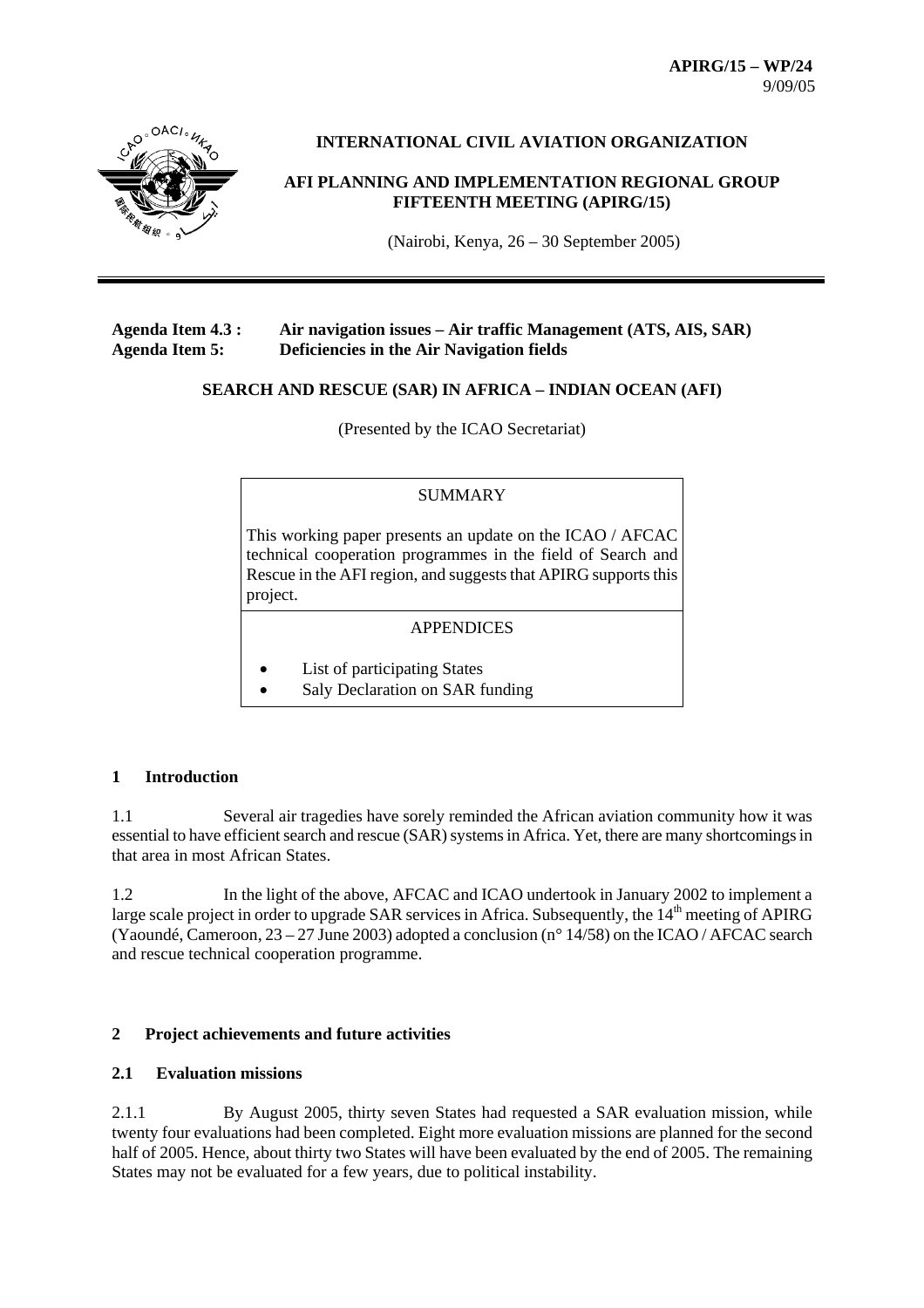2.1.2 The consolidated results of the first eighteen evaluated States have been analysed indepth by the ICAO Air Traffic Management (ATM) section, documented and sent to all African States. Copies of this document, that should be updated by 2006, are available from the ICAO Secretariat.

2.1.3 The evaluations showed quite heterogeneous results throughout the Continent. A few shortcomings, however, seem to affect most evaluated States. These are, *inter alia*:

- Lack of SAR exercises:
- Insufficient staffing levels:
- Lack of training;
- Severe SAR funding deficiencies (no formal SAR funding mechanism in most evaluated States);
- No quality control.

2.1.4 In terms of equipment, regulatory framework, international cooperation, situations vary greatly from one State to another.

2.1.5 When they receive the SAR evaluation report, States are encouraged to implement the report recommendations. Technical assistance is offered at no cost to them, should they consider that their expertise in the SAR field is not sufficient to implement all the recommendations without external assistance.

# **2.2 Technical assistance missions**

2.2.1 So far, six States have requested a SAR assistance mission. Two States received an assistance mission, and two more such missions have been scheduled until the end of this year.

2.2.2 More requests for technical assistance are expected in the coming months and follow up missions are planned.

2.2.3 During the technical assistance missions, SAR documentation is produced, for instance:

- Draft SAR bill;
- Draft national SAR plan;
- Draft terms of Reference for a National SAR Coordinating Committee;
- Draft Agreement on Provision of a Civil Aeronautical Search and Rescue Service in a given SAR region (SRR) between the United Nations (UN) and the Civil Aviation Authority (CAA) of the State responsible for this SRR;
- Draft operational plans for the RCC.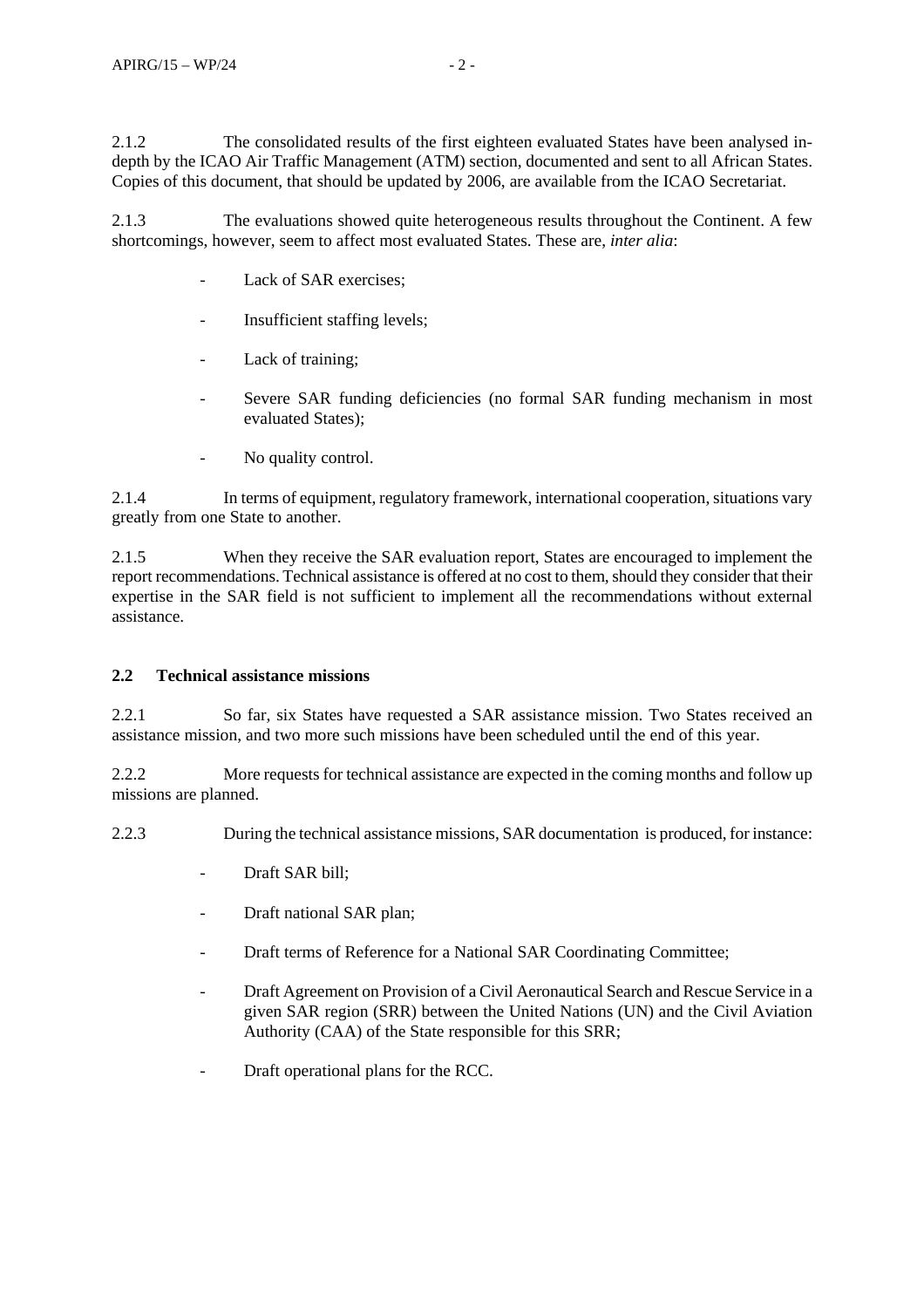# **2.3 Training**

2.3.1 The project training programme is based on SAR mission coordinator's courses, held in African training schools, in the French or the English language. So far, five courses have been held. Over 98 students from about 30 States / Organisations were trained.

2.3.2 In the framework of the project, technical support / expertise in the SAR field is also provided to African aviation training schools. The objective is to facilitate the emergence of training centres that would offer SAR training courses that would both meet the highest international standards and remain adapted to the specificities of the African environment.

# **2.4 Regional studies**

2.4.1 Many factors seem to indicate that SAR services can be provided in a more cost – effective manner in Africa at the sub-regional level, which was recognized in the maritime SAR field by the Florence Conference. In the aviation sector, those factors include:

- Relatively low level of activity;
- Severe shortage of funds;
- Existing regional cooperation structures (East African Community, ASECNA...).

2.4.2 To date, two groups of States (in Eastern and in Western and Central Africa) have signed regional agreements related to SAR. These States are still studying various ways and means to better cooperate at the sub-regional level in the SAR field. In the first case, regional agreements including a SAR component have already been signed at the Ministerial level. Their implementation is yet to be initiated. In the second case, operational agreements are already implemented. However, each State is currently responsible for the funding of its SAR services. The next step could be the establishment of a regional SAR funding mechanism.

2.4.3 A study could be subsidized by the project in the coming months, should the States formally express such a need.

2.4.4 The sub-regional cooperation processes may focus exclusively on funding aspects, or may include operational elements too.

# **2.5 SAR funding**

5.5.1 A conference on the funding aspects of SAR was held in Saly-Portudal (Senegal) from 25 to 28 October 2004.

5.5.2 Over 120 participants from 50 States, international organizations and private companies participated in the Conference.

5.5.3 The final report is currently being finalized.

5.5.4 The conference adopted a declaration (see appendix 2) that summarizes essential high level SAR management principles that the participants unanimously supported.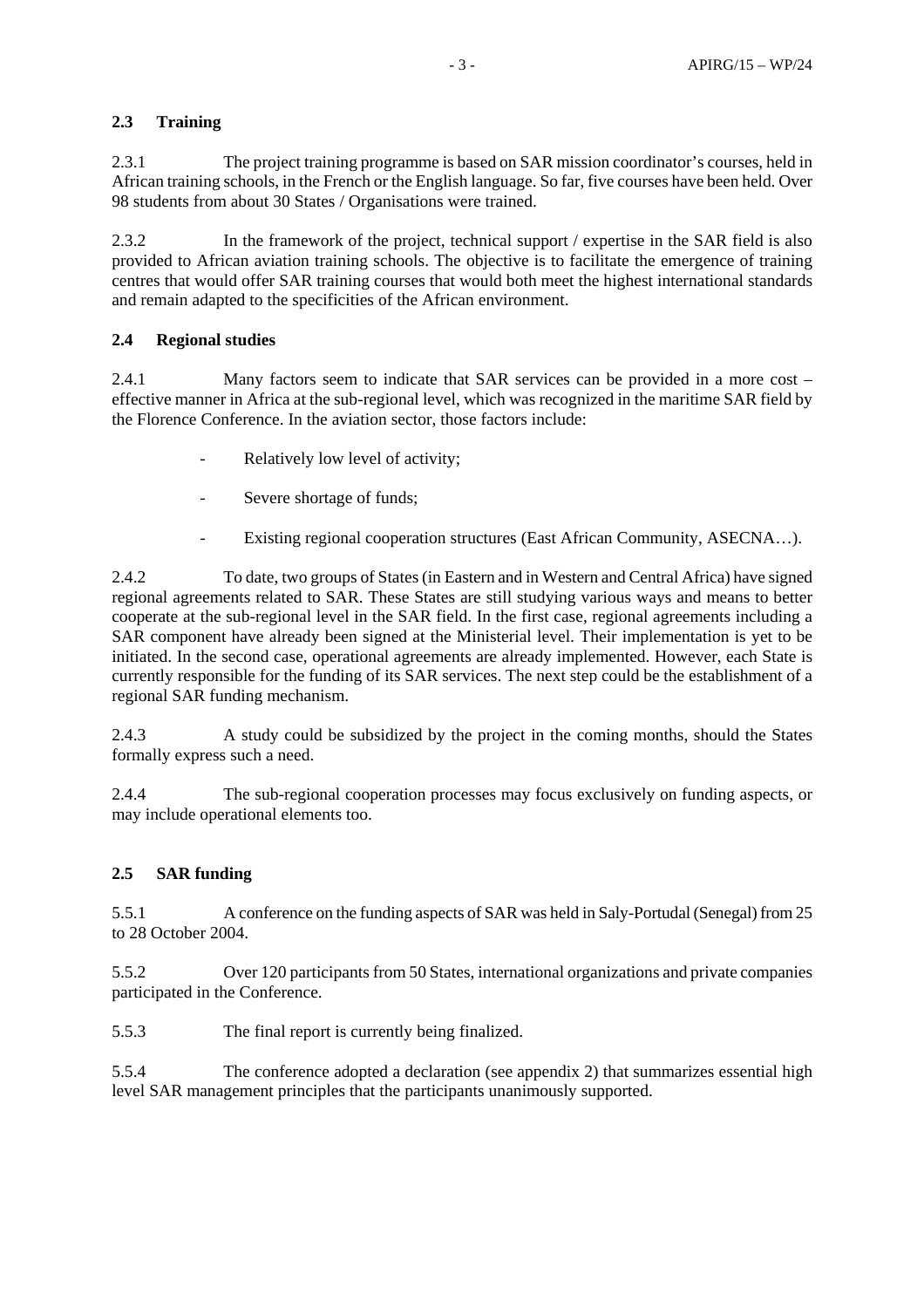# **2.6 SAR exercises**

2.6.1 An important identified shortcoming was that evaluated States do not organize SAR exercises. This observation is all the more worrying as training is also a field in which shortcomings are serious and widespread whereas the low level of traffic in most African States generates a very low level of activity for African SAR systems (despite a proportionally higher accident rate in Africa – source : ICAO). In such conditions, even well trained SAR mission coordinators (SMC) may not be operational, should a major catastrophe occur several years after the SMC received SAR mission coordination training. Therefore, it was decided to establish a working group, composed of African and non-African SAR experts, to draft a detailed manual on the preparation of SAR exercises. This working group has been working by e-mail to date. The document to be drafted has been divided into several parts, each part being assigned to a group member. A formal meeting of the working group, during which the document will be discussed in detail by the working group, should be held by the end of 2005. The working group has been working in French so far. When the draft manual has been drafted in French, it will be translated to English, and widely circulated in both languages for comments.

\_\_\_\_\_\_\_\_\_\_\_\_\_\_\_\_\_\_\_

#### **3 Action suggested**

- 3.1 The Meeting is invited to:
- 1. Note the information presented in this working paper;
- 2. Endorse the Saly Declaration on SAR funding;
- 3. Adopt the draft conclusions presented in Appendix 3.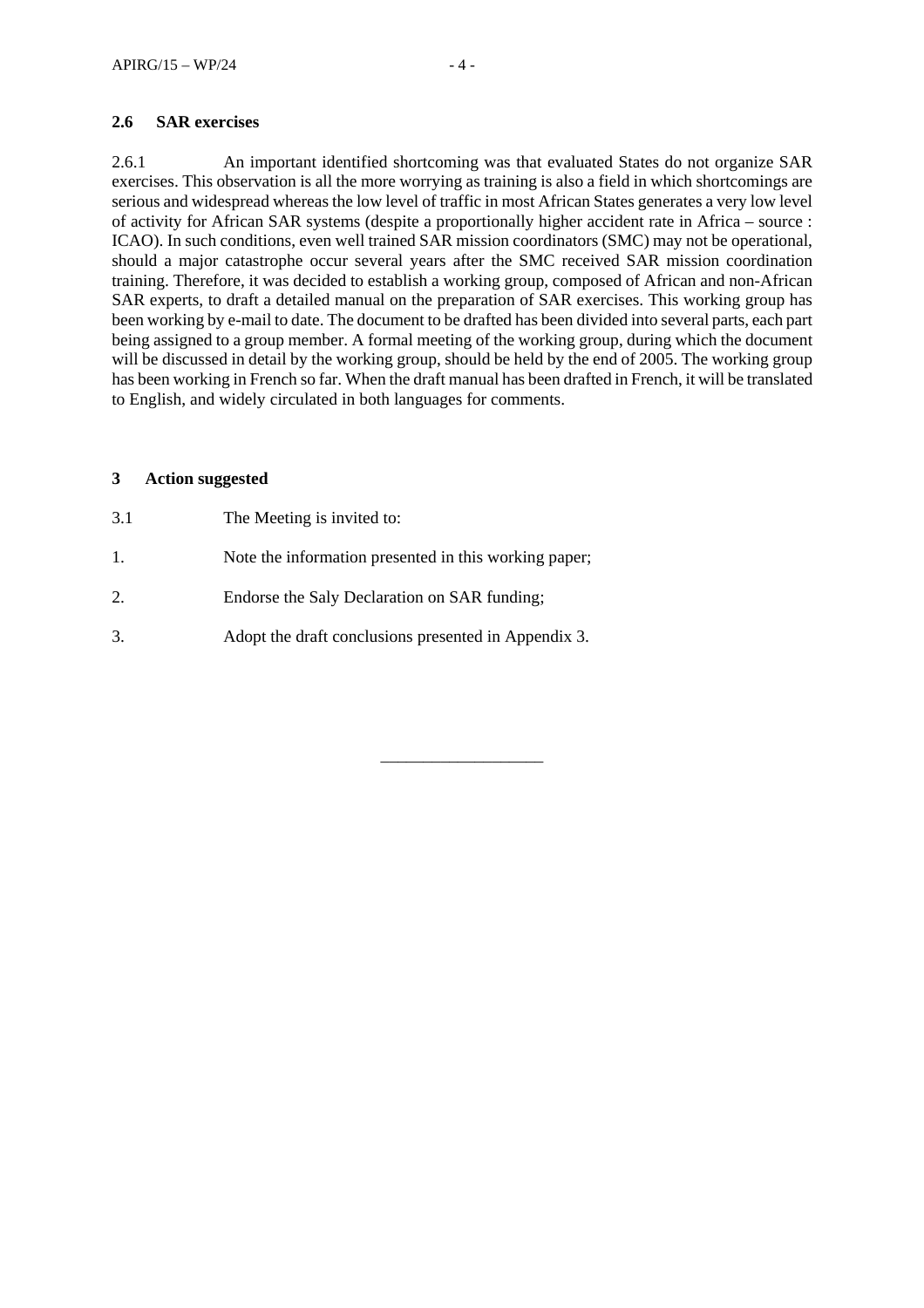#### **Appendix 1 – participating States**

# **ICAO / AFCAC Technical cooperation project**

Search and rescue (SAR)

# Status report – participation of States (August 2005)

|                 | <b>Eligible States</b>           | <b>SAR</b><br>evaluation<br>requested | <b>Evaluation</b><br>completed | <b>Assistance</b><br>requested | <b>Assistance</b><br>provided |
|-----------------|----------------------------------|---------------------------------------|--------------------------------|--------------------------------|-------------------------------|
| $\mathbf{1}$    | Algeria                          |                                       |                                |                                |                               |
| $\overline{2}$  | Angola                           |                                       |                                |                                |                               |
| 3               | Benin                            | $\checkmark$                          | ✓                              |                                |                               |
| 4               | <b>Botswana</b>                  | ✓                                     | ✓                              |                                |                               |
| 5               | Burkina Faso                     | $\checkmark$                          | $\checkmark$                   | $\checkmark$                   | $\checkmark$                  |
| 6               | Burundi                          |                                       |                                |                                |                               |
| $\overline{7}$  | Cameroon                         | $\checkmark$                          | $\checkmark$                   | $\checkmark$                   |                               |
| $8\,$           | Cape Verde                       |                                       |                                |                                |                               |
| 9               | Central African Republic         | $\checkmark$                          | November 2005                  |                                |                               |
| 10              | Chad                             | $\checkmark$                          | $\checkmark$                   |                                |                               |
| 11              | Comoros                          | $\checkmark$                          | September 2005                 |                                |                               |
| 12              | Congo                            | $\checkmark$                          | November 2005                  |                                |                               |
| 13              | Côte d'Ivoire                    | $\overline{\checkmark}$               |                                |                                |                               |
| 14              | Democratic Republic of the Congo |                                       |                                |                                |                               |
| 15              | Djibouti                         |                                       |                                |                                |                               |
| 16              | Egypt                            |                                       |                                |                                |                               |
| 17              | <b>Equatorial Guinea</b>         |                                       |                                |                                |                               |
| 18              | Eritrea                          | $\checkmark$                          | ✓                              |                                |                               |
| 19              | Ethiopia                         | $\checkmark$                          | $\checkmark$                   |                                |                               |
| 20              | Gabon                            | $\checkmark$                          | January 2006                   |                                |                               |
| 21              | Gambia                           | $\checkmark$                          | $\checkmark$                   | $\checkmark$                   |                               |
| 22              | Ghana                            | $\checkmark$                          | ✓                              |                                |                               |
| 23              | Guinea                           | $\checkmark$                          |                                |                                |                               |
| 24              | Guinea Bissau                    | $\checkmark$                          | February 2006                  |                                |                               |
| 25              | Kenya                            | $\checkmark$                          | ✓                              |                                |                               |
| 26              | Lesotho                          | $\checkmark$                          | $\checkmark$                   |                                |                               |
| 27              | Liberia                          | $\checkmark$                          |                                |                                |                               |
| 28              | Libya                            |                                       |                                |                                |                               |
| 29              | Madagascar                       | $\checkmark$                          | September 2005                 |                                |                               |
| 30              | Malawi                           | $\checkmark$                          | $\checkmark$                   |                                |                               |
| 31              | Mali                             | $\checkmark$                          | $\overline{\checkmark}$        |                                |                               |
| 32              | Mauritania                       | $\overline{\checkmark}$               | $\checkmark$                   |                                |                               |
| 33              | Mauritius                        |                                       |                                |                                |                               |
| $\overline{34}$ | Morocco                          |                                       |                                |                                |                               |
| 35              | Mozambique                       |                                       |                                |                                |                               |
| $36\,$          | Namibia                          |                                       |                                |                                |                               |
| 37              | Niger                            | $\checkmark$                          | $\checkmark$                   |                                |                               |
| 38              | Nigeria                          | $\overline{\checkmark}$               | $\overline{\checkmark}$        |                                |                               |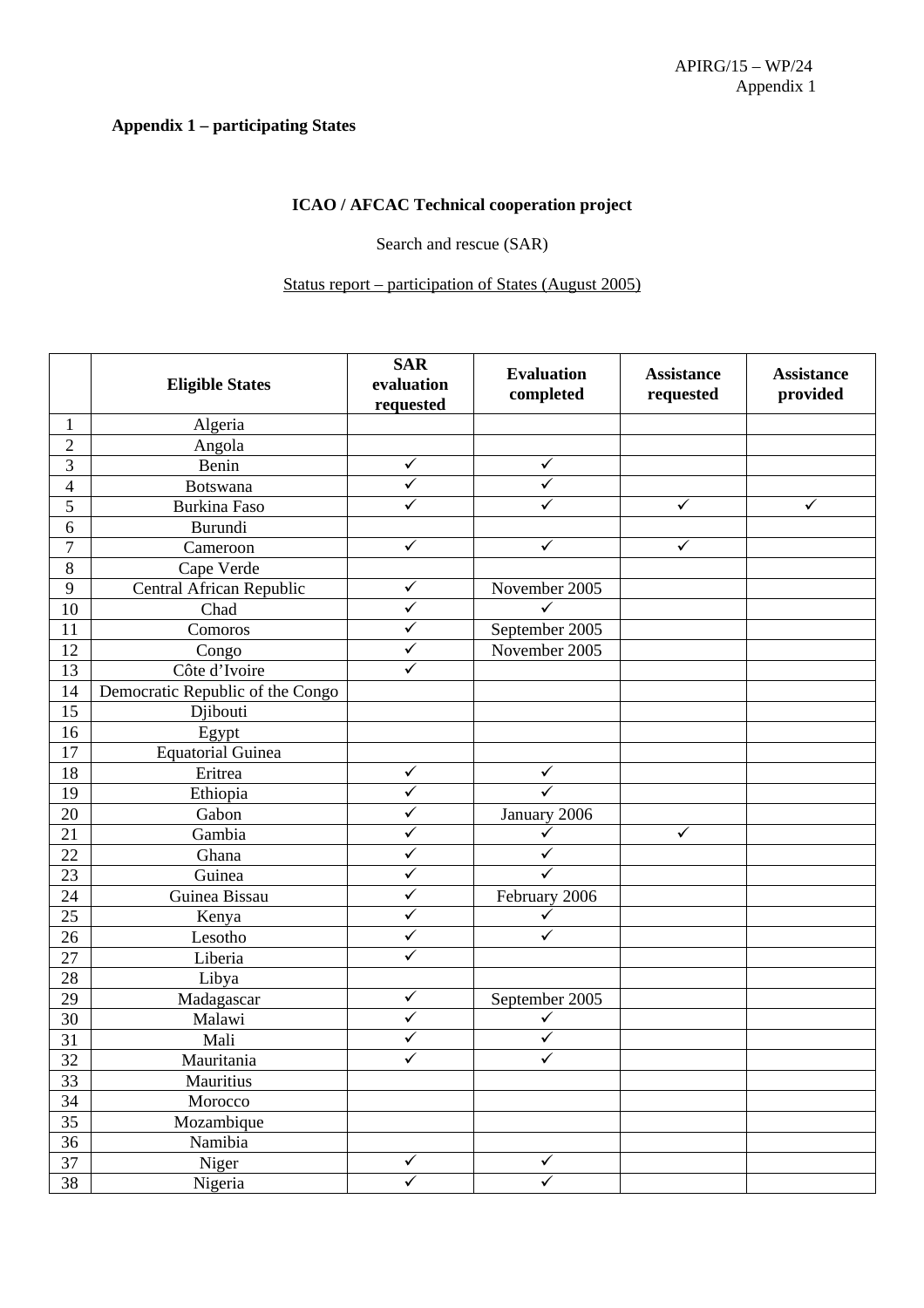|    | <b>Eligible States</b> | <b>SAR</b><br>evaluation<br>requested | <b>Evaluation</b><br>completed | <b>Assistance</b><br>requested | <b>Assistance</b><br>provided |
|----|------------------------|---------------------------------------|--------------------------------|--------------------------------|-------------------------------|
| 39 | Rwanda                 | ✓                                     |                                |                                |                               |
| 40 | Sao Tome and Principe  | ✓                                     | January 2006                   |                                |                               |
| 41 | Senegal                | ✓                                     |                                |                                |                               |
| 42 | Seychelles             | ✓                                     | November 2005                  |                                |                               |
| 43 | Sierra Leone           |                                       |                                |                                |                               |
| 44 | Somalia                |                                       |                                |                                |                               |
| 45 | South Africa           | $\checkmark$                          | ✓                              |                                |                               |
| 46 | Sudan                  | ✓                                     |                                |                                | ✓                             |
| 47 | Swaziland              |                                       |                                |                                |                               |
| 48 | Tanzania               | $\checkmark$                          | ✓                              |                                |                               |
| 49 | Togo                   | ✓                                     |                                |                                |                               |
| 50 | Tunisia                |                                       |                                |                                |                               |
| 51 | Uganda                 | ✓                                     |                                |                                |                               |
| 52 | Zambia                 | ✓                                     |                                |                                |                               |
| 53 | Zimbabwe               | ✓                                     | ✓                              |                                | November 2005                 |

NB : both States (Sudan, Burkina Faso) that received assistance missions may request other assistance missions, since all requested assistance could not be provided in one week.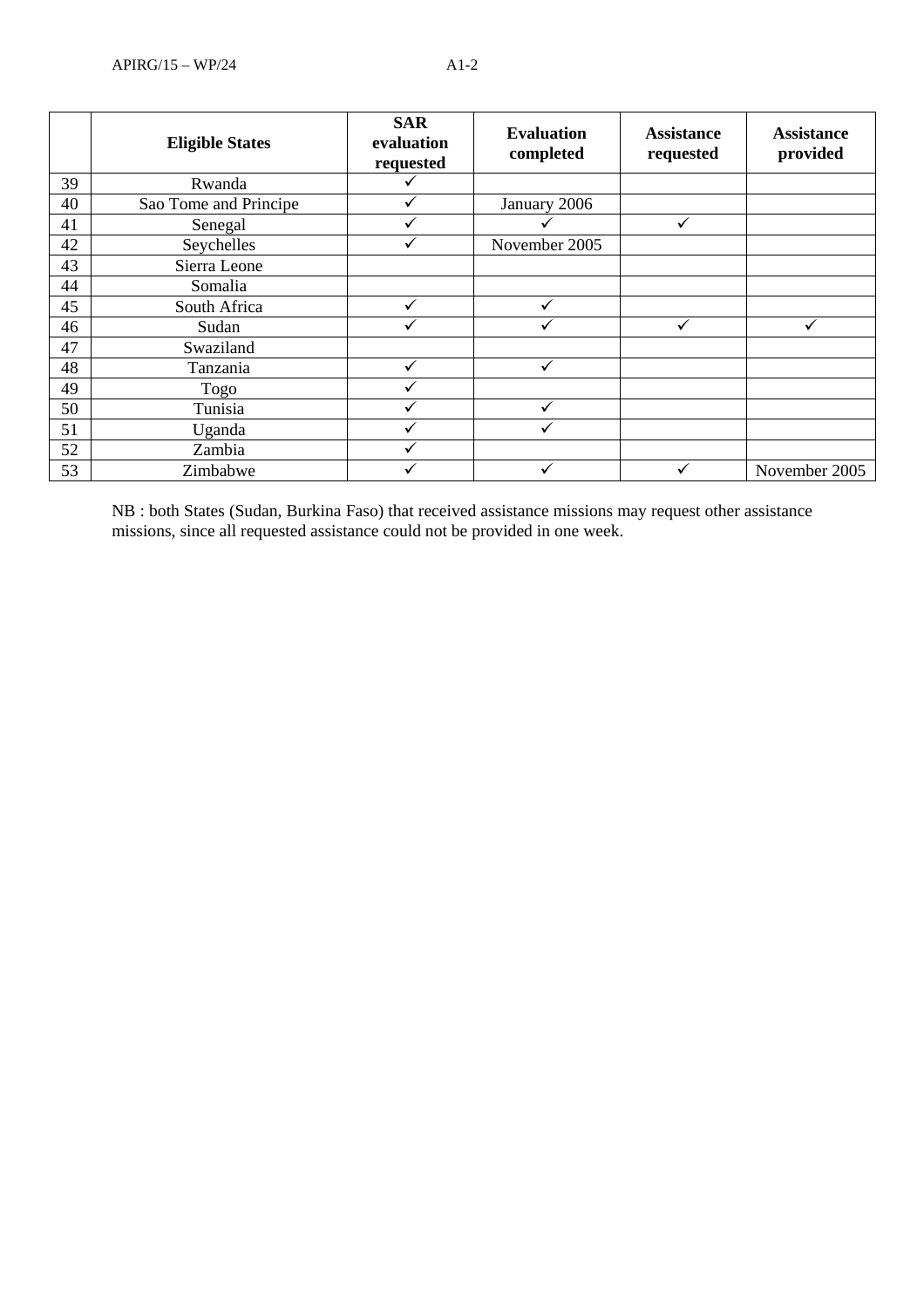# **Appendix 2 – the Saly Declaration**

# **Search and Rescue (SAR) funding Conference**

(Saly-Portudal, 25 – 28 October 2004)

# **Conference Declaration**

#### THE CONFERENCE

NOTING that the provision of assistance to aircraft in distress is a responsibility of all ICAO Contracting States under article 25 of the Convention on International Civil Aviation (Chicago Convention);

RECOGNIZING that States party to the Chicago Convention have the responsibility to rapidly and effectively respond to aircraft and persons in grave and imminent danger regardless of nationality, circumstance and location;

RECOGNIZING the economic and social benefits that can be derived from an efficient SAR system;

RECOGNIZING that implementing efficient SAR funding mechanisms is essential to significantly improve the overall efficiency of SAR services in Africa; and

REASSERTING the ICAO position that all that part of the services allocable to civil aviation of any permanent civil establishment of equipment and personnel maintained for the purpose of providing a search and rescue service should be taken into account in determining the total costs of air navigation services.

# A. CONCLUDES THAT:

- 1. Optimal organisation, management and regulation of SAR services has a profound and positive effect on the cost and the efficiency of SAR service provision.
- 2. In particular, the extent of required resources can be reduced if the following principles are applied:
	- a) Implementing sound SAR needs assessment, based on risk;
	- b) Signing and updating domestic and international SAR agreements;
	- c) Implementing preventive SAR and appropriate regulatory measures;
	- d) Using assets on a shared basis;
	- e) Using staff on an incremental basis;
	- f) Establishing regionalized SAR provision;
	- g) Establishing joint aviation/maritime operational centres, possibly multi-functional; and
	- h) Using volunteer organisations whenever available.
- 3. Yet, providing efficient SAR services requires the allocation of funds to provide for, *inter alia*, fixed coordination facilities (including communication equipment), personnel (including training), life support equipment (including droppable supplies) and SAR unit operating costs (for both actual operations and training exercises).

# B. THEREFORE RECOMMENDS THAT STATES SHOULD:

1. Further build Government awareness of SAR funding requirements;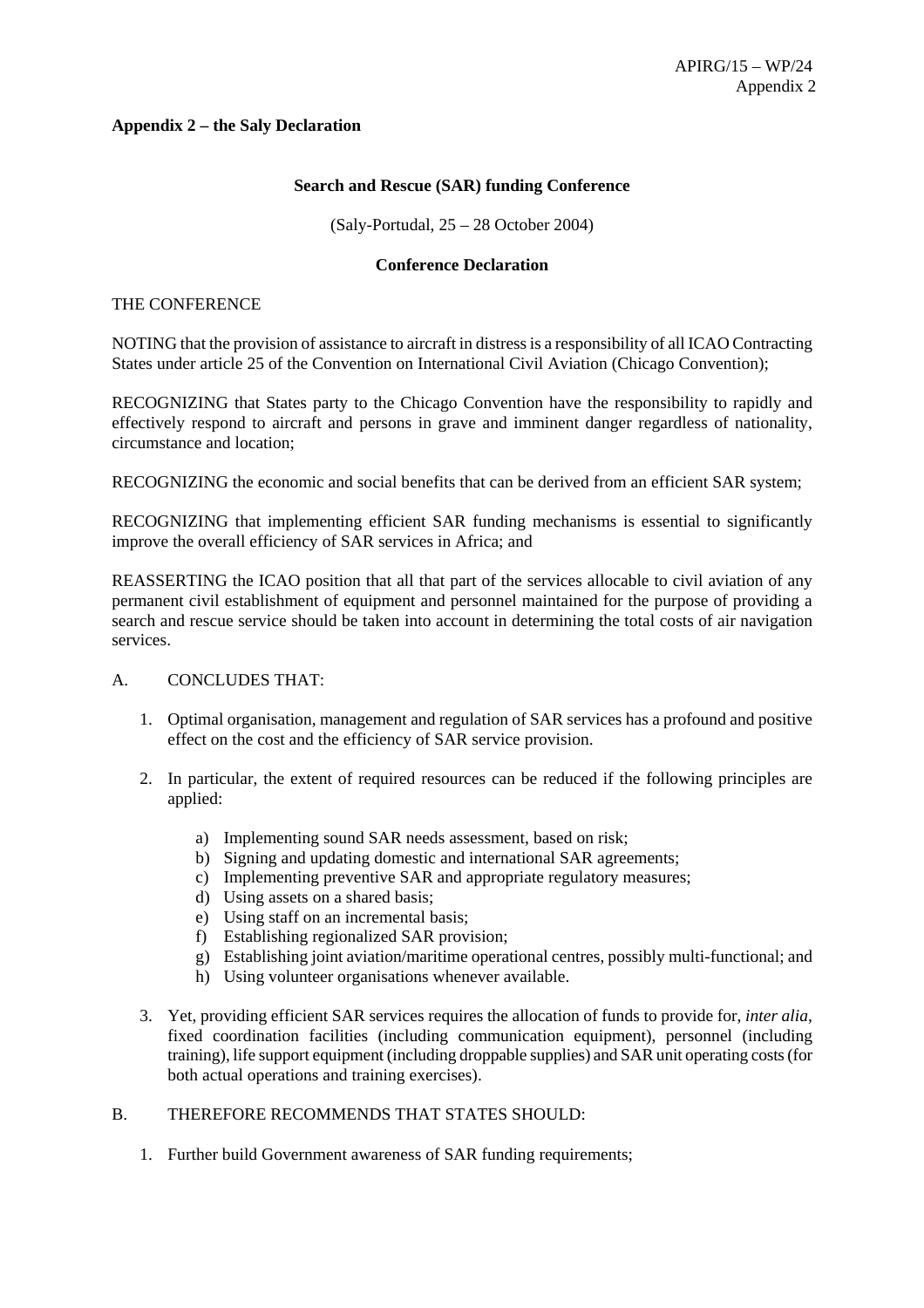- 2. Optimize the use of existing SAR equipment / facilities within a State / region as a means of major cost-effectiveness improvements.
- 3. Avoid duplication between aviation and maritime SAR systems within a State or a group of States by making efforts to harmonize aviation and maritime SAR policy, practices and procedures with a view, ultimately, to establishing joint aviation / maritime SAR systems.
- 4. Allocate sufficient resources to the training of SAR Coordinators and operational staff to build and maintain reasonable SAR efficiency within a State or group of States.
- 5. Allocate funds to the organization of SAR exercises for the improvement of the SAR system and reduction of lives lost in the conduct of live SAR.
- 6. Implement letters of agreement between neighbouring and proximate States.
- 7. Elevate SAR as a community service obligation.
- 8. Produce effective SAR empowering documentation.
- 9. Prescribe robust regulatory frameworks and properly structure their SAR systems in the context of well ordered and competently enforced aviation regulations in conformity with ICAO standards and recommended practises.
- 10. Establish, wherever technically and operationally appropriate, joint aeronautical / maritime rescue coordination centres or rescue sub-centres.
- 11. Explore all possible sources of funds for SAR activities, including air navigation charges.
- 12. Explore the establishment of sub-regional SAR systems from both an operational and financial perspective.
- 13. Explore the creation of a cooperative SAR funding mechanism at the sub-regional level.

\_\_\_\_\_\_\_\_\_\_\_\_\_\_\_\_\_